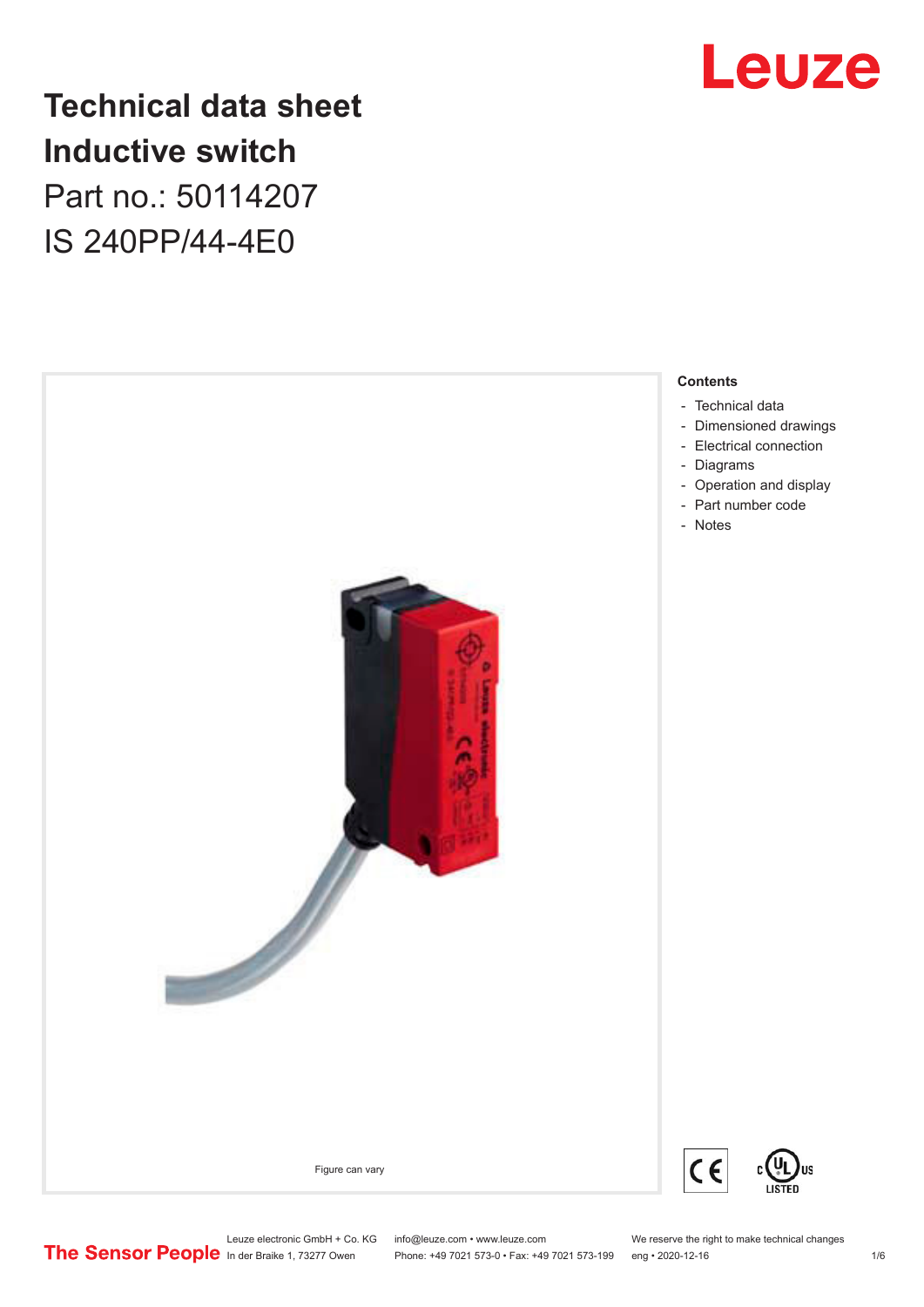### <span id="page-1-0"></span>**Technical data**

## Leuze

### **Basic data Series** 240 **Typ. operating range limit S<sup>n</sup>** 4 mm **Operating range S<sub>a</sub>** 0 ... 3.2 mm **Characteristic parameters MTTF** 1,530 years **Electrical data Protective circuit** Inductive protection Polarity reversal protection Short circuit protected **Performance data** Supply voltage U<sub>B</sub> 10 ... 30 V, DC **Residual ripple** 0 ... 20 %, From U<sub>B</sub> **Open-circuit current** 0 ... 10 mA **Repeatability, max. (in % of S<sup>r</sup> )** 10 %, For U<sub>B</sub> = 20 ... 30 V DC, ambient temperature  $T_{\rm a}$  = 23 °C  $\pm$  5 °C **Switching hysteresis** 5 % **Outputs Number of digital switching outputs** 2 Piece(s) **Switching outputs Voltage type** DC **Switching current, max.** 250 mA **Residual current, max.** 0.1 mA **Voltage drop** ≤ 2 V **Switching output 1 Switching element** Transistor, PNP **Switching principle** NO contact – Antivalent **Switching output 2 Switching element** Transistor, PNP **Switching principle** NC contact – Antivalent **Timing Switching frequency** 1,400 Hz **Readiness delay** 300 ms **Connection Number of connections** 1 Piece(s) **Connection 1 Signal OUT** Voltage supply **Type of connection** Cable **Cable length** 2,000 mm **Sheathing material** PVC **Cable color** Black **Number of conductors** 4 -wire

| <b>Mechanical data</b>                             |                                 |
|----------------------------------------------------|---------------------------------|
| Design                                             | Cubic                           |
| Dimension (W x H x L)                              | 12 mm x 40 mm x 26 mm           |
| <b>Type of installation</b>                        | Embedded                        |
| <b>Housing material</b>                            | Plastic                         |
| <b>Plastic housing</b>                             | PA 66                           |
| <b>Sensing face material</b>                       | Plastic, Polyamide (PA 66)      |
| Net weight                                         | 110g                            |
| <b>Housing color</b>                               | <b>Black</b>                    |
|                                                    | Red, RAL 3000                   |
| Type of fastening                                  | Fastening on back               |
|                                                    | Through-hole mounting           |
| <b>Standard measuring plate</b>                    | 12 x 12 mm <sup>2</sup> , Fe360 |
| <b>Operation and display</b>                       |                                 |
| Type of display                                    | LED                             |
| <b>Number of LEDs</b>                              | 1 Piece(s)                      |
| <b>Environmental data</b>                          |                                 |
| Ambient temperature, operation                     | $-2570 °C$                      |
| Ambient temperature, storage                       | $-25$ 70 °C                     |
| <b>Certifications</b>                              |                                 |
| Degree of protection                               | IP 67                           |
| <b>Protection class</b>                            | $\mathbf{II}$                   |
| <b>Certifications</b>                              | c UL US                         |
| Test procedure for EMC in accordance IEC 61000-4-2 |                                 |
| with standard                                      | IEC 61000-4-3                   |
|                                                    | IEC 61000-4-4                   |
| <b>Standards applied</b>                           | IEC 60947-5-2                   |
| <b>Correction factors</b>                          |                                 |
| <b>Aluminum</b>                                    | 0.4                             |
| <b>Stainless steel</b>                             | 0.8                             |
| Copper                                             | 0.45                            |
| <b>Brass</b>                                       | 0.55                            |
| Fe360 steel                                        | 1                               |
|                                                    |                                 |
| <b>Classification</b>                              |                                 |
| <b>Customs tariff number</b>                       | 85365019                        |
| eCl@ss 5.1.4                                       | 27270101                        |
| eCl@ss 8.0                                         | 27270101                        |
| eCl@ss 9.0                                         | 27270101                        |
| eCl@ss 10.0                                        | 27270101                        |
| eCl@ss 11.0                                        | 27270101                        |
| <b>ETIM 5.0</b>                                    | EC002714                        |
| <b>ETIM 6.0</b>                                    | EC002714                        |
| <b>ETIM 7.0</b>                                    | EC002714                        |

Leuze electronic GmbH + Co. KG info@leuze.com • www.leuze.com We reserve the right to make technical changes<br>
The Sensor People in der Braike 1, 73277 Owen Phone: +49 7021 573-0 • Fax: +49 7021 573-199 eng • 2020-12-16

**Wire cross section** 0.5 mm<sup>2</sup>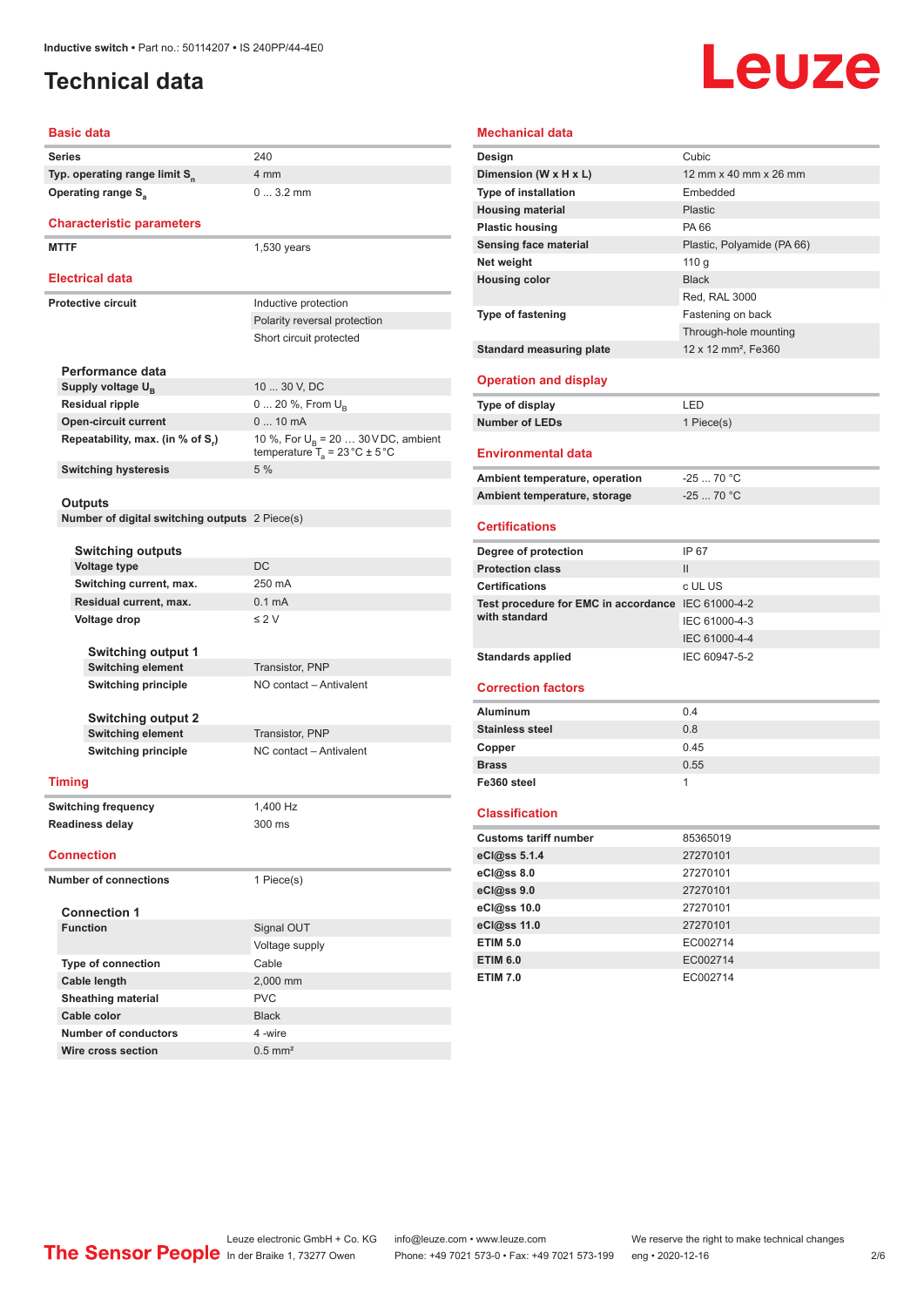### <span id="page-2-0"></span>**Dimensioned drawings**

All dimensions in millimeters



### **Electrical connection**

#### **Connection 1**

| <b>Function</b>             | Signal OUT            |
|-----------------------------|-----------------------|
|                             | Voltage supply        |
| Type of connection          | Cable                 |
| Cable length                | 2,000 mm              |
| <b>Sheathing material</b>   | <b>PVC</b>            |
| Cable color                 | <b>Black</b>          |
| <b>Number of conductors</b> | 4 -wire               |
| Wire cross section          | $0.5$ mm <sup>2</sup> |
|                             |                       |

#### **Conductor color Conductor assignment**

| V+               |
|------------------|
| OUT <sub>2</sub> |
| <b>GND</b>       |
| OUT <sub>1</sub> |
|                  |

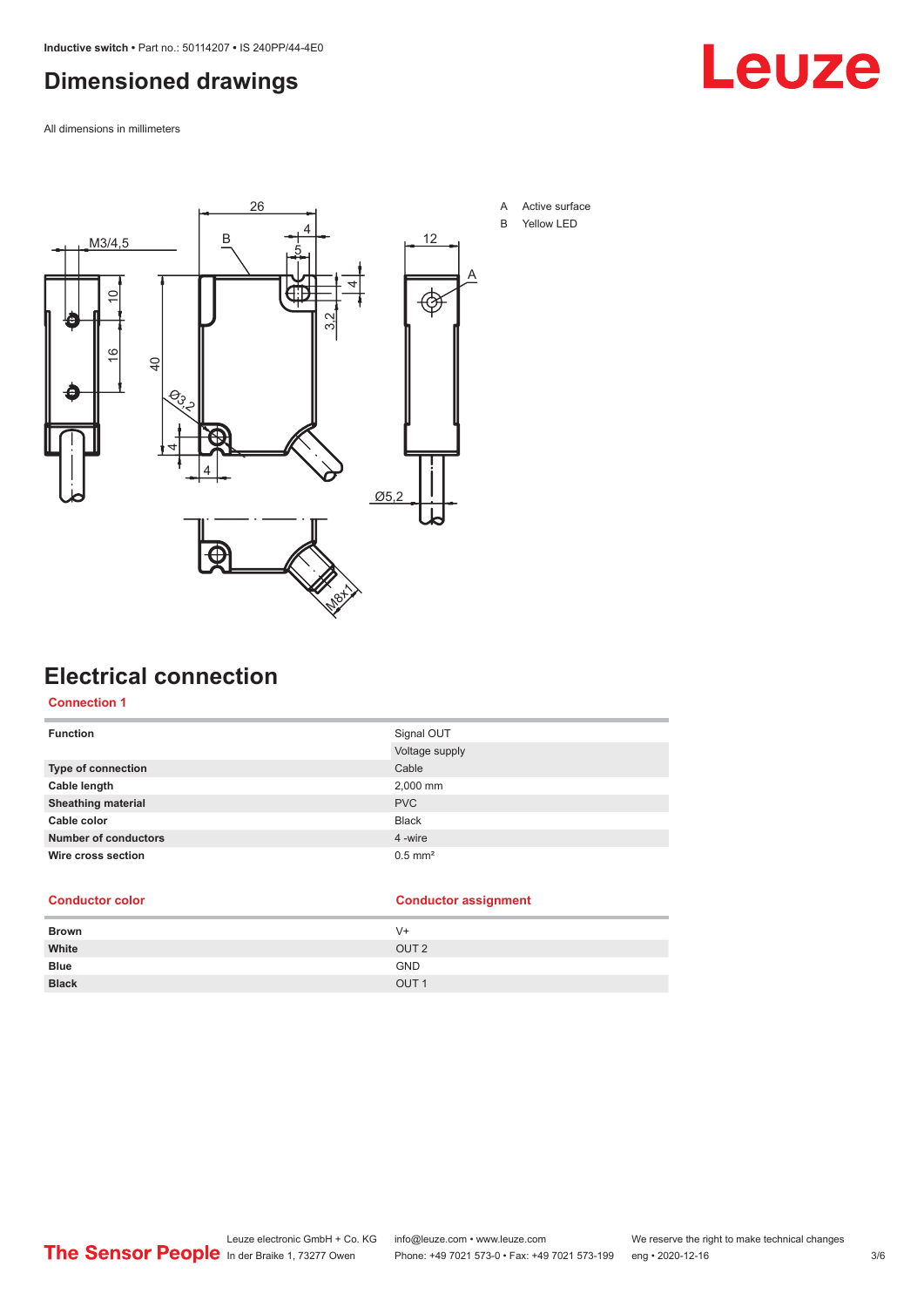### <span id="page-3-0"></span>**Diagrams**

## Leuze

### Embedded installation



### Typical approach curve



**Operation and display**

**LED Display Meaning**

**1** Yellow, continuous light Switching state Switching output/switching state

### **Part number code**

Part designation: **ISX YYY ZZ/AAA.BB-CCC-DDD-DDD**

**ISX Operating principle / construction** IS: inductive switch, standard design ISS: inductive switch, short construction

- a Standard measuring plate
- b Diameter of the active surface
- c Switching point
- d Hysteresis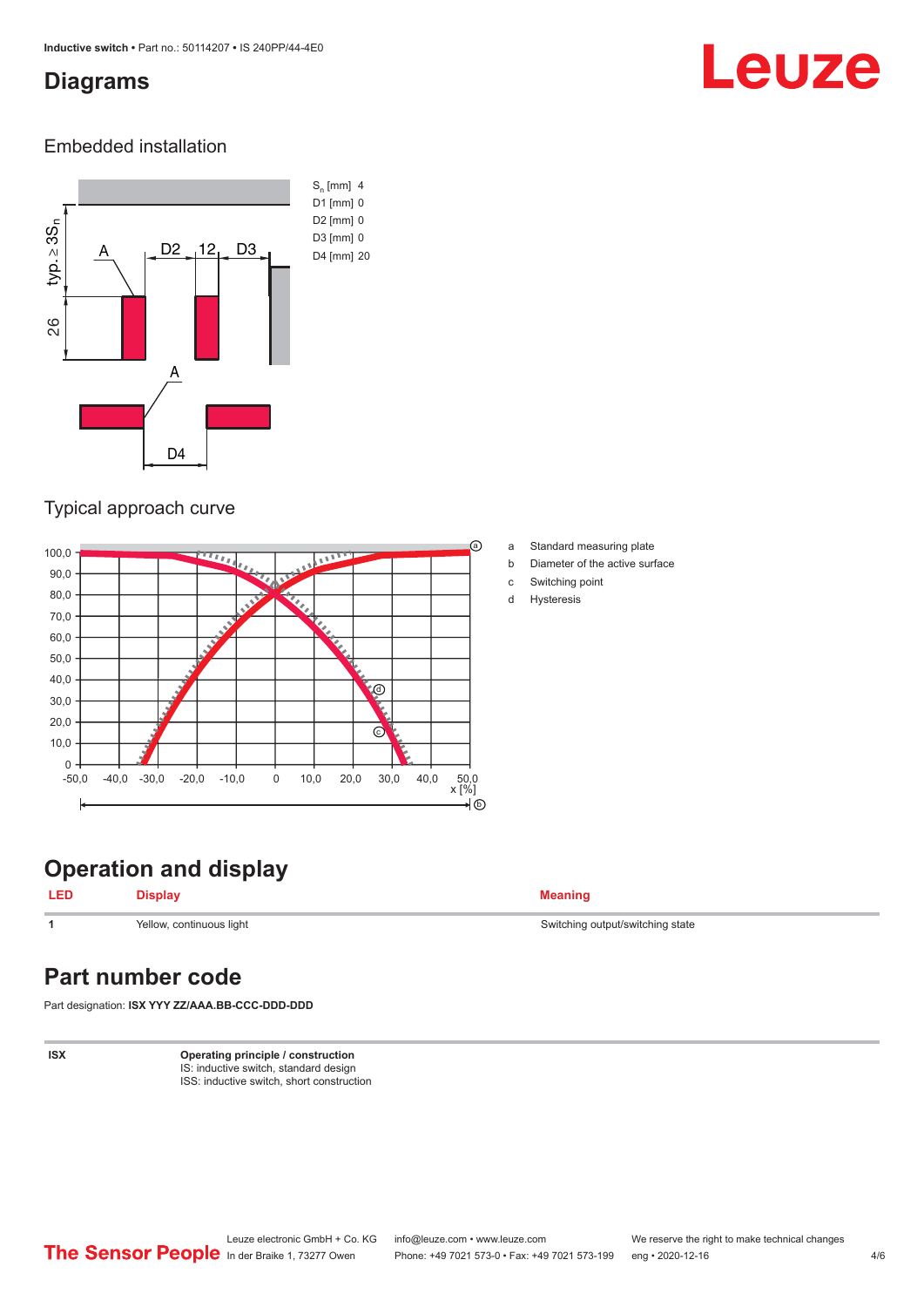### **Part number code**

### Leuze

| <b>YYY</b> | <b>Series</b><br>203: series with Ø 3 mm<br>204: series with Ø 4 mm<br>205: series with M5 x 0.5 external thread<br>206: series with Ø 6.5 mm<br>208: series with M8 x 1 external thread<br>212: series with M12 x 1 external thread<br>218: series with M18 x 1 external thread<br>230: series with M30 x 1.5 external thread<br>240: series in cubic design<br>244: series in cubic design<br>255: series with 5 x 5 mm <sup>2</sup> cross section<br>288: series with 8 x 8 mm <sup>2</sup> cross section                                                                                                                                                                                                                                                                                                                                                                                                                                                                                                                                                                                                                                                                                                                                                                                                                                                                                                                                                                                      |
|------------|---------------------------------------------------------------------------------------------------------------------------------------------------------------------------------------------------------------------------------------------------------------------------------------------------------------------------------------------------------------------------------------------------------------------------------------------------------------------------------------------------------------------------------------------------------------------------------------------------------------------------------------------------------------------------------------------------------------------------------------------------------------------------------------------------------------------------------------------------------------------------------------------------------------------------------------------------------------------------------------------------------------------------------------------------------------------------------------------------------------------------------------------------------------------------------------------------------------------------------------------------------------------------------------------------------------------------------------------------------------------------------------------------------------------------------------------------------------------------------------------------|
| ZZ.        | Housing / thread<br>MM: metal housing (active surface: plastic) / metric thread<br>FM: full-metal housing (active surface: stainless steel AISI 316L) / metric thread<br>MP: metal housing (active surface: plastic) / smooth (without thread)                                                                                                                                                                                                                                                                                                                                                                                                                                                                                                                                                                                                                                                                                                                                                                                                                                                                                                                                                                                                                                                                                                                                                                                                                                                    |
| <b>AAA</b> | Output current / supply<br>4NO: PNP transistor, NO contact<br>4NC: PNP transistor, NC contact<br>2NO: NPN transistor, NO contact<br>2NC: NPN transistor, NC contact<br>1NO: relay, NO contact / AC/DC<br>1NC: relay, NC contact / AC/DC<br>44: 2 PNP transistor switching outputs, antivalent (NO + NC)<br>22: 2 NPN transistor switching outputs, antivalent (NO + NC)                                                                                                                                                                                                                                                                                                                                                                                                                                                                                                                                                                                                                                                                                                                                                                                                                                                                                                                                                                                                                                                                                                                           |
| BB         | <b>Special equipment</b><br>n/a: no special equipment<br>5F: food version<br>5: housing material V2A (1.4305, AISI 303)                                                                                                                                                                                                                                                                                                                                                                                                                                                                                                                                                                                                                                                                                                                                                                                                                                                                                                                                                                                                                                                                                                                                                                                                                                                                                                                                                                           |
| <b>CCC</b> | Measurement range / type of installation<br>1E0: typ. range limit 1.0 mm / embedded installation<br>1E5: typ. range limit 1.5 mm / embedded installation<br>2E0: typ. range limit 2.0 mm / embedded installation<br>3E0: typ. range limit 3.0 mm / embedded installation<br>4E0: typ. range limit 4.0 mm / embedded installation<br>5E0: typ. range limit 5.0 mm / embedded installation<br>6E0: typ. range limit 6.0 mm / embedded installation<br>8E0: typ. range limit 8.0 mm / embedded installation<br>10E: typ. range limit 10.0 mm / embedded installation<br>12E: typ. range limit 12.0 mm / embedded installation<br>15E: typ. range limit 15.0 mm / embedded installation<br>20E: typ. range limit 20.0 mm / embedded installation<br>22E: typ. range limit 22.0 mm / embedded installation<br>2N5: typ. range limit 2.5 mm / non-embedded installation<br>4N0: typ. range limit 4.0 mm / non-embedded installation<br>8N0: typ. range limit 8.0 mm / non-embedded installation<br>10N: typ. range limit 10.0 mm / non-embedded installation<br>12N: typ. range limit 12.0 mm / non-embedded installation<br>14N: typ. range limit 14.0 mm / non-embedded installation<br>15N: typ. range limit 15.0 mm / non-embedded installation<br>20N: typ. range limit 20.0 mm / non-embedded installation<br>22N: typ. range limit 22.0 mm / non-embedded installation<br>25N: typ. range limit 25.0 mm / non-embedded installation<br>40N: typ. range limit 40.0 mm / non-embedded installation |
| <b>DDD</b> | <b>Electrical connection</b><br>n/a: cable, standard length 2000 mm<br>S12: M12 connector, 4-pin, axial<br>200-S12: cable, length 200 mm with M12 connector, 4-pin, axial<br>200-S8.3: cable, length 200 mm with M8 connector, 3-pin, axial<br>S8.3: M8 connector, 3-pin, axial<br>005-S8.3: cable, length 500 mm with M8 connector, 3-pin, axial<br>050: cable, standard length 5000 mm, 3-wire                                                                                                                                                                                                                                                                                                                                                                                                                                                                                                                                                                                                                                                                                                                                                                                                                                                                                                                                                                                                                                                                                                  |
|            | <b>Note</b>                                                                                                                                                                                                                                                                                                                                                                                                                                                                                                                                                                                                                                                                                                                                                                                                                                                                                                                                                                                                                                                                                                                                                                                                                                                                                                                                                                                                                                                                                       |
|            | $\&$ A list with all available device types can be found on the Leuze website at www.leuze.com.                                                                                                                                                                                                                                                                                                                                                                                                                                                                                                                                                                                                                                                                                                                                                                                                                                                                                                                                                                                                                                                                                                                                                                                                                                                                                                                                                                                                   |